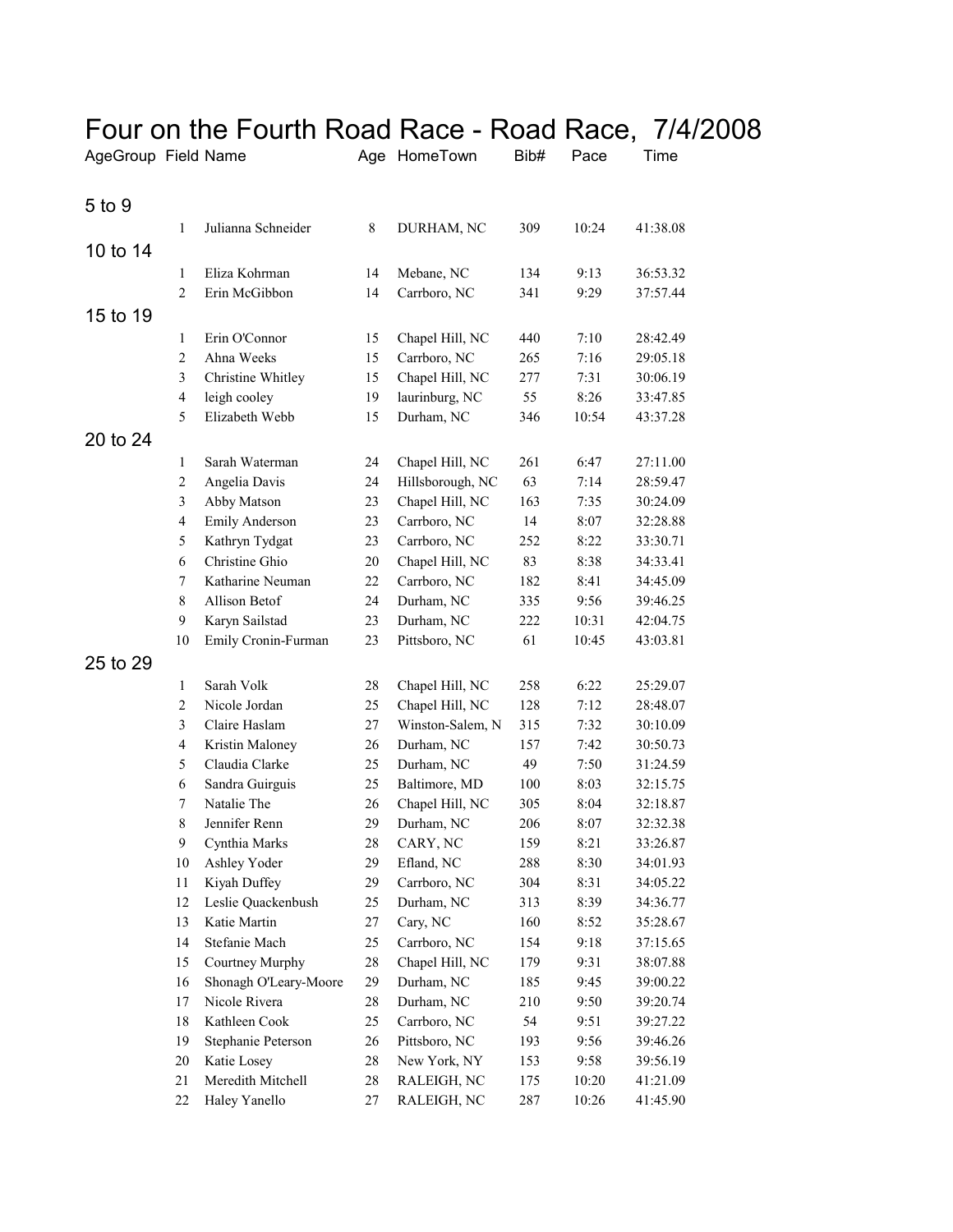|          | 23                      | <b>Holly Hopkins</b>  | 28     | Chapel Hill, NC  | 415    | 10:28 | 41:54.19 |
|----------|-------------------------|-----------------------|--------|------------------|--------|-------|----------|
|          | 24                      | Jessica Halchak       | $27\,$ | Durham, NC       | 339    | 10:31 | 42:06.21 |
|          | 25                      | Petra Roulhac         | $27\,$ | DURHAM, NC       | 217    | 10:34 | 42:18.66 |
|          | 26                      | Cammie Sharpe         | $27\,$ | Chapel Hill, NC  | 230    | 10:35 | 42:24.80 |
|          | 27                      | Kirsten O'Hara        | 27     | Durham, NC       | 292    | 10:43 | 42:52.08 |
|          | 28                      | Catherine Schenning   | 25     | Alexandria, VA   | 224    | 11:13 | 44:55.83 |
|          | 29                      | Ashley Schoenfisch    | 28     | Chapel Hill, NC  | 353    | 11:44 | 46:57.34 |
|          | 30                      | Sarah Radke           | 29     | Carrboro, NC     | 203    | 12:58 | 51:54.72 |
|          | 31                      | Lara Kent             | 27     | Carrboro, NC     | 132    | 13:31 | 54:04.98 |
|          | 32                      | Kathleen Maloney      | 25     | DURHAM, NC       | 156    | 14:12 | 56:51.27 |
| 30 to 34 |                         |                       |        |                  |        |       |          |
|          | $\mathbf{1}$            | Caroline Blatti       | 34     | Chapel Hill, NC  | 27     | 6:03  | 24:16.85 |
|          | $\overline{c}$          | Mary Resseguie        | 31     | Chapel Hill, NC  | 356    | 6:35  | 26:22.20 |
|          | $\overline{\mathbf{3}}$ | Janelle Renschler     | 32     | CARY, NC         | 207    | 6:38  | 26:32.60 |
|          | $\overline{4}$          | Sara Larson           | 34     | Chapel Hill, NC  | 144    | 6:46  | 27:05.56 |
|          | 5                       | Jill Hudgins          | 30     | Durham, NC       | 383    | 6:54  | 27:38.76 |
|          | 6                       | Elizabeth Valyo       | 33     | Chapel Hill, NC  | 403    | 7:03  | 28:15.00 |
|          | $\tau$                  | Carine Mattix         | 34     | RALEIGH, NC      | 165    | 7:25  | 29:42.40 |
|          | $\,$ $\,$               | <b>Tracy Harris</b>   | 30     | Chapel Hill, NC  | 105    | 7:27  | 29:48.84 |
|          | 9                       | Meredith Horne        | 32     | Chapel Hill, NC  | 350    | 7:30  | 30:01.49 |
|          | 10                      | Kristen Linney        | 34     | Durham, NC       | 421    | 7:30  | 30:02.15 |
|          | 11                      | Kristen Carmouche     | 34     | Chapel Hill, NC  | 323    | 7:36  | 30:25.65 |
|          | 12                      | Christina Sheedy      | 30     | Durham, NC       | 231    | 8:03  | 32:16.10 |
|          | 13                      | Kate Kohler           | 33     | Durham, NC       | 133    | 8:07  | 32:30.03 |
|          | 14                      | Lisa Beuerle          | 33     | Elon, NC         | 375    | 8:12  | 32:51.23 |
|          | 15                      | Sarah Tiani           | 34     | Hillsborough, NC | 248    | 8:13  | 32:53.75 |
|          | 16                      | Jennifer Thompson     | 32     | Chapel Hill, NC  | 388    | 8:15  | 33:02.59 |
|          | 17                      | Christine Glass-Steel | 33     | Carrboro, NC     | 86     | 8:25  | 33:41.00 |
|          | 18                      | Kelley O'Brien        | 31     | Carrboro, NC     | 184    | 8:31  | 34:04.95 |
|          | 19                      | Erin Fuchs            | 30     | Carrboro, NC     | $80\,$ | 8:31  | 34:07.17 |
|          | 20                      | Jessica Gibson        | 31     | Carrboro, NC     | 362    | 8:39  | 34:37.83 |
|          | 21                      | Sara Doyle            | 33     | Durham, NC       | 69     | 8:47  | 35:10.37 |
|          | 22                      | Antje Thiessen        | 30     | Chapel Hill, NC  | 385    | 8:52  | 35:30.17 |
|          | 23                      | Hadley Hartwell       | 32     | Chapel Hill, NC  | 106    | 9:08  | 36:35.95 |
|          | 24                      | Rebecca Richard       | 32     | Chapel Hill, NC  | 208    | 9:11  | 36:46.55 |
|          | 25                      | Courtney Foley        | 32     | DURHAM, NC       | 78     | 9:33  | 38:13.78 |
|          | 26                      | Tamara Daley          | 34     | Carrboro, NC     | 419    | 9:35  | 38:22.00 |
|          | 27                      | Koren Borchers        | 34     | Morrisville, NC  | 35     | 9:39  | 38:37.87 |
|          | 28                      | Kathleen Pierce       | $30\,$ | Carrboro, NC     | 196    | 9:39  | 38:40.45 |
|          | 29                      | Katie Miller          | 34     | Durham, NC       | 172    | 9:39  | 38:40.68 |
|          | 30                      | Adeline Hall          | 34     | Chapel Hill, NC  | 372    | 10:02 | 40:10.61 |
|          | 31                      | Bonnie Dye            | 32     | Durham, NC       | 73     | 10:06 | 40:27.46 |
|          | 32                      | Julia Kulla-Mader     | 30     | DURHAM, NC       | 391    | 10:07 | 40:32.49 |
|          | 33                      | Helen Ingersoll       | 34     | Cedar Grove, NC  | 121    | 10:14 | 40:58.26 |
|          | 34                      | Kristie Mather        | 33     | Durham, NC       | 162    | 10:18 | 41:12.55 |
|          | 35                      | Crystal Dreisbach     | 30     | Durham, NC       | $70\,$ | 10:18 | 41:14.41 |
|          | 36                      | Leige Goodwin         | 32     | Chapel Hill, NC  | 433    | 10:31 | 42:08.14 |
|          | 37                      | Susanna Lambert       | $30\,$ | Durham, NC       | 139    | 11:05 | 44:21.41 |
|          | 38                      | Dawnya Bohager        | $30\,$ | Saxapahaw, NC    | 29     | 11:15 | 45:03.31 |
|          | 39                      | Sara Faccidomo        | 32     | Carrboro, NC     | 75     | 11:15 | 45:03.35 |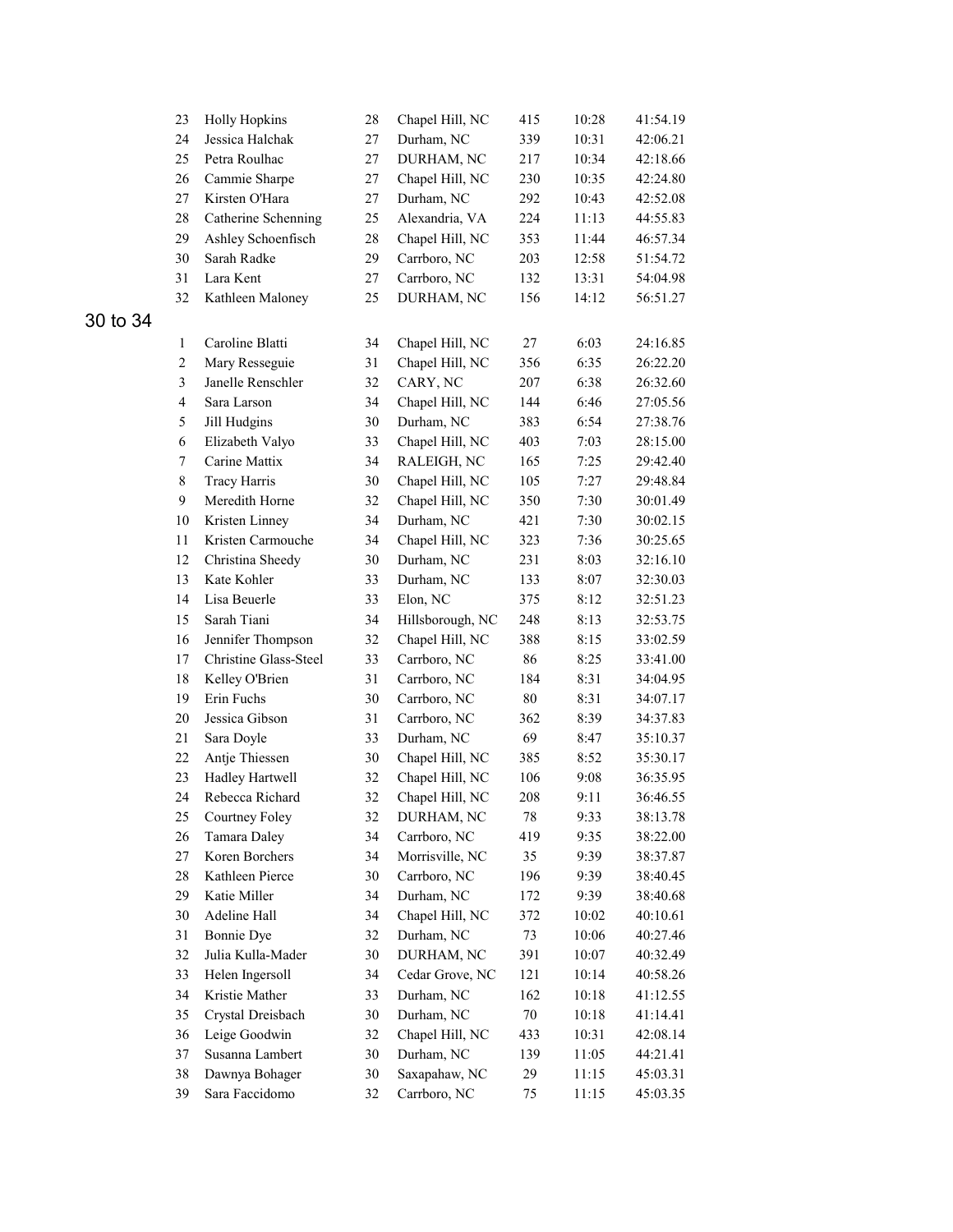|          | 40               | Anna Cooper              | 30     | Carrboro, NC         | 56  | 11:23 | 45:34.49 |
|----------|------------------|--------------------------|--------|----------------------|-----|-------|----------|
|          | 41               | Holly Rutledge           | 34     | Durham, NC           | 220 | 11:24 | 45:36.76 |
|          | 42               | Elizabeth Rambusch       | 33     | Durham, NC           | 204 | 11:26 | 45:46.45 |
|          | 43               | Lisa Lipscomb            | 31     | Durham, NC           | 150 | 11:41 | 46:44.66 |
|          | 44               | Eileen Philips           | 32     | Durham, NC           | 194 | 11:56 | 47:45.71 |
|          | 45               | Lauralee Long            | 32     | Carrboro, NC         | 151 | 14:12 | 56:51.37 |
| 35 to 39 |                  |                          |        |                      |     |       |          |
|          | $\mathbf{1}$     | Tina Weiler              | 35     | Chapel Hill, NC      | 302 | 6:55  | 27:43.97 |
|          | $\overline{2}$   | Hollis Oberlies          | 37     | Chapel Hill, NC      | 297 | 6:59  | 27:58.59 |
|          | 3                | Ilona Jaspers            | 39     | Carrboro, NC         | 123 | 7:36  | 30:25.45 |
|          | $\overline{4}$   | Stephanie Grubbs         | 37     | Chapel Hill, NC      | 322 | 7:36  | 30:28.95 |
|          | 5                | Sara Oberlies            | 35     | Manhattan Beach,     | 296 | 7:48  | 31:14.57 |
|          | 6                | Susan Geratz             | 35     | Dobbs Ferry, NY      | 343 | 8:01  | 32:08.92 |
|          | $\boldsymbol{7}$ | Jill Sturdivant          | 35     | Chapel Hill, NC      | 241 | 8:05  | 32:23.01 |
|          | $\,$ 8 $\,$      | Jill McCulloch           | 38     | Durham, NC           | 167 | 8:15  | 33:02.26 |
|          | 9                | Claudine Moreau          | 35     | <b>BURLINGTON, N</b> | 374 | 8:20  | 33:21.81 |
|          | 10               | Tara Allden              | 39     | Pittsboro, NC        | 10  | 8:21  | 33:25.72 |
|          | 11               | Juliet Allen             | 35     | Hillsborough, NC     | 12  | 8:26  | 33:45.42 |
|          | 12               | Tina Clossick            | 36     | Chapel Hill, NC      | 52  | 8:28  | 33:56.85 |
|          | 13               | Kimberley Silver         | 37     | Chapel Hill, NC      | 336 | 9:16  | 37:07.95 |
|          | 14               | Libby Whitaker           | 38     | Chapel Hill, NC      | 337 | 9:16  | 37:08.12 |
|          | 15               | Ann Stephenson           | 36     | Carrboro, NC         | 345 | 9:24  | 37:39.59 |
|          | 16               | Neva Bartholomew         | 38     | Chapel Hill, NC      | 393 | 9:30  | 38:02.72 |
|          | 17               | Julia Wertley-Rotenberry | 37     | Chapel Hill, NC      | 272 | 9:36  | 38:27.29 |
|          | 18               | Martina Kovarova         | 36     | Chapel Hill, NC      | 137 | 9:38  | 38:34.53 |
|          | 19               | Catja van Heusden        | 37     | Chapel Hill, NC      | 255 | 9:39  | 38:36.54 |
|          | $20\,$           | Eileen Pontaoe           | 39     | Chapel Hill, NC      | 378 | 9:44  | 38:57.57 |
|          | 21               | Gina Lorsson             | 37     | Chapel Hill, NC      | 152 | 9:46  | 39:06.66 |
|          | 22               | Nicole Hanson            | 37     | Raleigh, NC          | 101 | 9:57  | 39:50.71 |
|          | 23               | Caroline Girardeau       | 36     | Pittsboro, NC        | 381 | 10:03 | 40:15.06 |
|          | 24               | Anne Cercone             | 39     | Chapel Hill, NC      | 46  | 10:17 | 41:10.89 |
|          | 25               | Heidi Reynolds           | 37     | DURHAM, NC           | 416 | 10:18 | 41:12.72 |
|          | 26               | Carey Leach              | 36     | Durham, NC           | 148 | 10:18 | 41:14.16 |
|          | $27\,$           | Dana Hanson-Baldauf      | 38     | Chapel Hill, NC      | 102 | 10:34 | 42:19.70 |
|          | 28               | <b>Stacy Tantum</b>      | 35     | Durham, NC           | 245 | 10:46 | 43:06.15 |
|          | 29               | Molly Berkoff            | 38     | Chapel Hill, NC      | 293 | 11:20 | 45:20.07 |
|          | 30               | Darice Witherspoon       | 35     | Durham, NC           | 283 | 11:24 | 45:36.40 |
|          | 31               | Amy McArdle              | 36     | Raleigh, NC          | 166 | 14:18 | 57:16.83 |
| 40 to 44 |                  |                          |        |                      |     |       |          |
|          | $\mathbf{1}$     | Kim Certain              | $40\,$ | Chapel Hill, NC      | 359 | 6:15  | 25:04.10 |
|          | $\overline{c}$   | Sonia Davis              | 41     | Chapel Hill, NC      | 64  | 7:13  | 28:54.59 |
|          | $\mathfrak{Z}$   | <b>KK</b> Marvin         | $40\,$ | Chapel Hill, NC      | 399 | 7:15  | 29:00.33 |
|          | $\overline{4}$   | Jamie Dilweg             | 42     | Chapel Hill, NC      | 394 | 7:29  | 29:57.92 |
|          | 5                | Jenny Clough             | 43     | Chapel Hill, NC      | 295 | 7:41  | 30:45.08 |
|          | 6                | Sarah Strunk             | 42     | Durham, NC           | 240 | 7:41  | 30:45.64 |
|          | $\tau$           | Stacey Iacono            | 41     | Pittsboro, NC        | 119 | 7:52  | 31:29.86 |
|          | $8\,$            | April Kemper             | $40\,$ | Chapel Hill, NC      | 131 | 7:54  | 31:39.92 |
|          | 9                | carter hubbard           | $40\,$ | Chapel Hill, NC      | 306 | 7:56  | 31:46.48 |
|          | 10               | Harriet Kinyamu          | 43     | Cary, NC             | 348 | 8:00  | 32:01.71 |
|          | 11               | Lynn Weller              | 41     | Carrboro, NC         | 329 | 8:15  | 33:03.77 |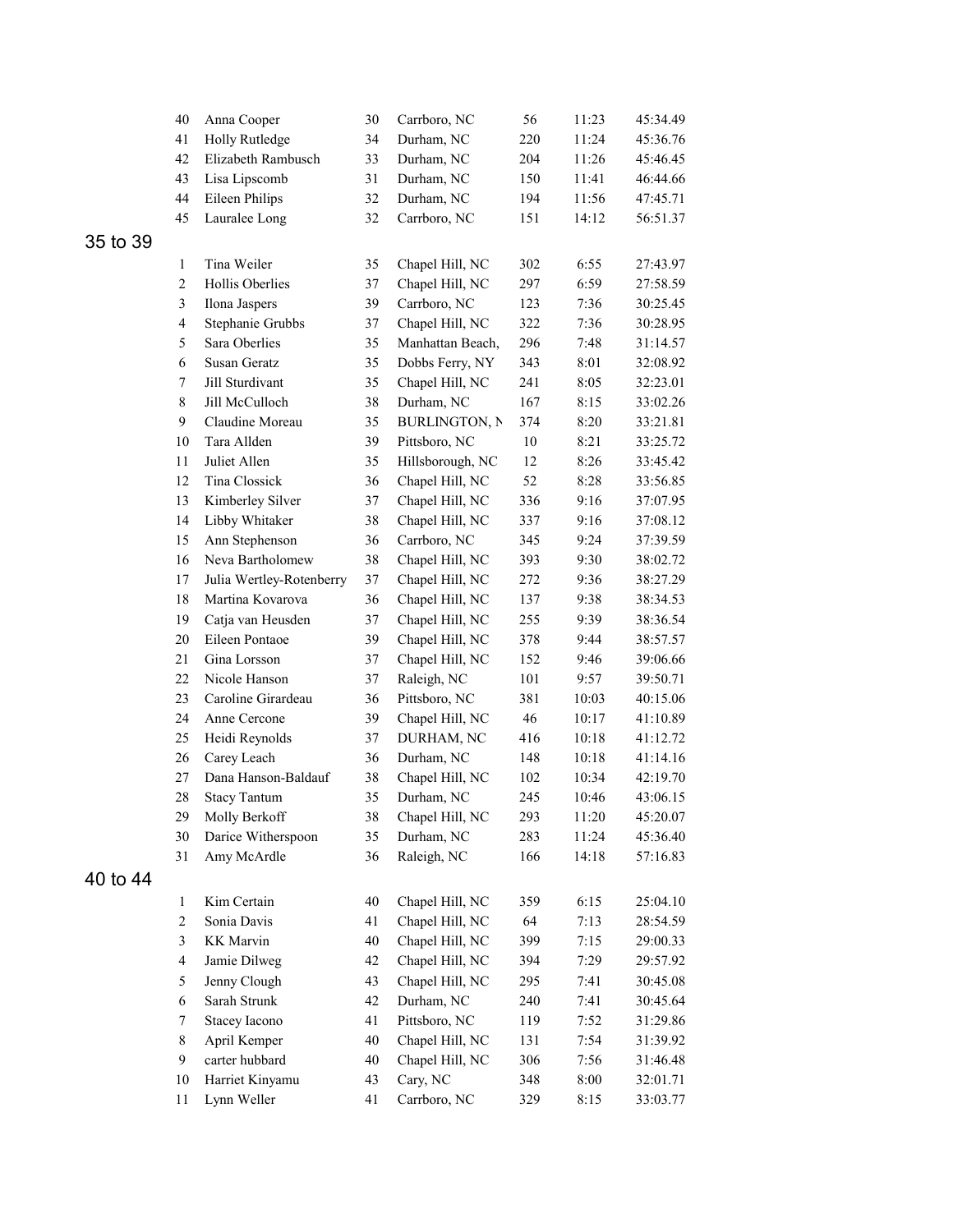| 12                      | Susan Olson          | 42 | Chapel Hill, NC  | 410 | 8:22  | 33:32.31 |
|-------------------------|----------------------|----|------------------|-----|-------|----------|
| 13                      | Leslie Collins       | 44 | Chapel Hill, NC  | 53  | 8:24  | 33:36.90 |
| 14                      | Trine Christensen    | 41 | Carrboro, NC     | 47  | 8:29  | 33:59.77 |
| 15                      | Cynthia Weeks        | 44 | Carrboro, NC     | 266 | 8:38  | 34:33.95 |
| 16                      | Scottie Seawell      | 44 | Carrboro, NC     | 227 | 8:47  | 35:10.02 |
| 17                      | Katrina Burnot       | 43 | Hillsborough, NC | 40  | 8:51  | 35:26.51 |
| 18                      | Gwen Van Ark         | 44 | Chapel Hill, NC  | 253 | 8:54  | 35:36.67 |
| 19                      | Lea Watson           | 44 | Chapel Hill, NC  | 351 | 8:58  | 35:55.88 |
| 20                      | Jennifer Bachman     | 42 | Bahama, NC       | 17  | 9:36  | 38:26.36 |
| 21                      | Robin Wiegerink      | 44 | Chapel Hill, NC  | 280 | 9:46  | 39:04.44 |
| 22                      | Lisa Welborn         | 42 | Durham, NC       | 344 | 9:47  | 39:09.62 |
| 23                      | Denise Lloyd         | 44 | Chapel Hill, NC  | 371 | 9:48  | 39:14.42 |
| 24                      | Chrissy Beck         | 41 | DURHAM, NC       | 413 | 9:54  | 39:36.14 |
| 25                      | Meredith Bolon       | 43 | Chapel Hill, NC  | 31  | 10:07 | 40:32.44 |
| 26                      | Elizabeth Towe       | 41 | Carrboro, NC     | 249 | 10:09 | 40:40.32 |
| 27                      | Karen Goss           | 44 | Chapel Hill, NC  | 91  | 10:13 | 40:56.66 |
| 28                      | Paula Michaels       | 42 | Chapel Hill, NC  | 170 | 10:16 | 41:06.05 |
| 29                      | Joyce Mineer         | 42 | Bear Creek, NC   | 173 | 10:21 | 41:27.25 |
| 30                      | Susan Hogue          | 43 | Chapel Hill, NC  | 314 | 10:25 | 41:43.49 |
| 31                      | Christelle Douillet  | 40 | Chapel Hill, NC  | 360 | 10:32 | 42:11.37 |
| 32                      | Susan Glowacz        | 42 | Durham, NC       | 88  | 10:33 | 42:12.34 |
| 33                      | Robin Wood           | 42 | Chapel Hill, NC  | 285 | 10:57 | 43:50.93 |
| 34                      | Teri Whynman         | 42 | Durham, NC       | 279 | 11:42 | 46:51.17 |
| 35                      | Rhonda Kott          | 44 | Chapel Hill, NC  | 136 | 12:20 | 49:23.83 |
| 36                      | Anne Marie Schneider | 40 | DURHAM, NC       | 311 | 12:48 | 51:16.35 |
| 37                      | Lesley Looper        | 44 | Morrisville, NC  | 402 | 12:49 | 51:17.34 |
| $\mathbf{1}$            | Joan Mabe            | 46 | Chapel Hill, NC  | 407 | 6:11  | 24:45.48 |
| $\overline{c}$          | Kristin Villopoto    | 47 | Chapel Hill, NC  | 257 | 6:26  | 25:44.75 |
| 3                       | Robyn Weaver         | 46 | Chapel Hill, NC  | 264 | 7:11  | 28:46.72 |
| $\overline{\mathbf{4}}$ | Kathy Matera         | 45 | Chapel Hill, NC  | 161 | 7:21  | 29:25.69 |
| 5                       | Margaret Harrington  | 45 | Chapel Hill, NC  | 103 | 7:38  | 30:32.59 |
| 6                       | Kari Wilkinson       | 46 | Unknown, NA      | 439 | 7:50  | 31:22.69 |
| 7                       | Dana Lebo            | 48 | Chapel Hill, NC  | 149 | 7:50  | 31:24.70 |
| $\,$ $\,$               | Lori Carswell        | 45 | Chapel Hill, NC  | 44  | 8:01  | 32:08.15 |
| 9                       | Melinda Hill         | 47 | Durham, NC       | 428 | 8:16  | 33:05.60 |
| 10                      | Stephanie Miller     | 47 | Chapel Hill, NC  | 320 | 8:20  | 33:20.18 |
| 11                      | Julie Kimbell        | 47 | Chapel Hill, NC  | 338 | 8:22  | 33:29.72 |
| 12                      | Carol Scheible       | 45 | Chapel Hill, NC  | 223 | 8:28  | 33:54.14 |
| 13                      | Kathy Coulter        | 48 | Chapel Hill, NC  | 58  | 8:35  | 34:24.43 |
| 14                      | Carmen Lewis         | 47 | Chapel Hill, NC  | 352 | 8:47  | 35:11.82 |
| 15                      | Jaye Meyer           | 47 | Chapel Hill, NC  | 169 | 9:05  | 36:22.21 |
| 16                      | Kim Burns            | 47 | Carrboro, NC     | 404 | 9:07  | 36:28.49 |
| 17                      | Anne Latour          | 46 | Cary, NC         | 145 | 9:28  | 37:52.44 |
| $18\,$                  | Kathleen O'Loughlin  | 48 | Chapel Hill, NC  | 186 | 9:33  | 38:13.86 |
| 19                      | Barbara Wujciak      | 46 | Hillsborough, NC | 286 | 9:50  | 39:23.93 |
| 20                      | Carol Rigsbee        | 49 | Chapel Hill, NC  | 209 | 9:53  | 39:33.27 |
| 21                      | Bobbi Crummett       | 47 | Chapel Hill, NC  | 62  | 9:56  | 39:47.25 |
| 22                      | Susan Lawrence       | 46 | Chapel Hill, NC  | 146 | 9:56  | 39:48.44 |
| 23                      | <b>Allison Ross</b>  | 46 | Chapel Hill, NC  | 214 | 10:02 | 40:10.48 |

45 to 49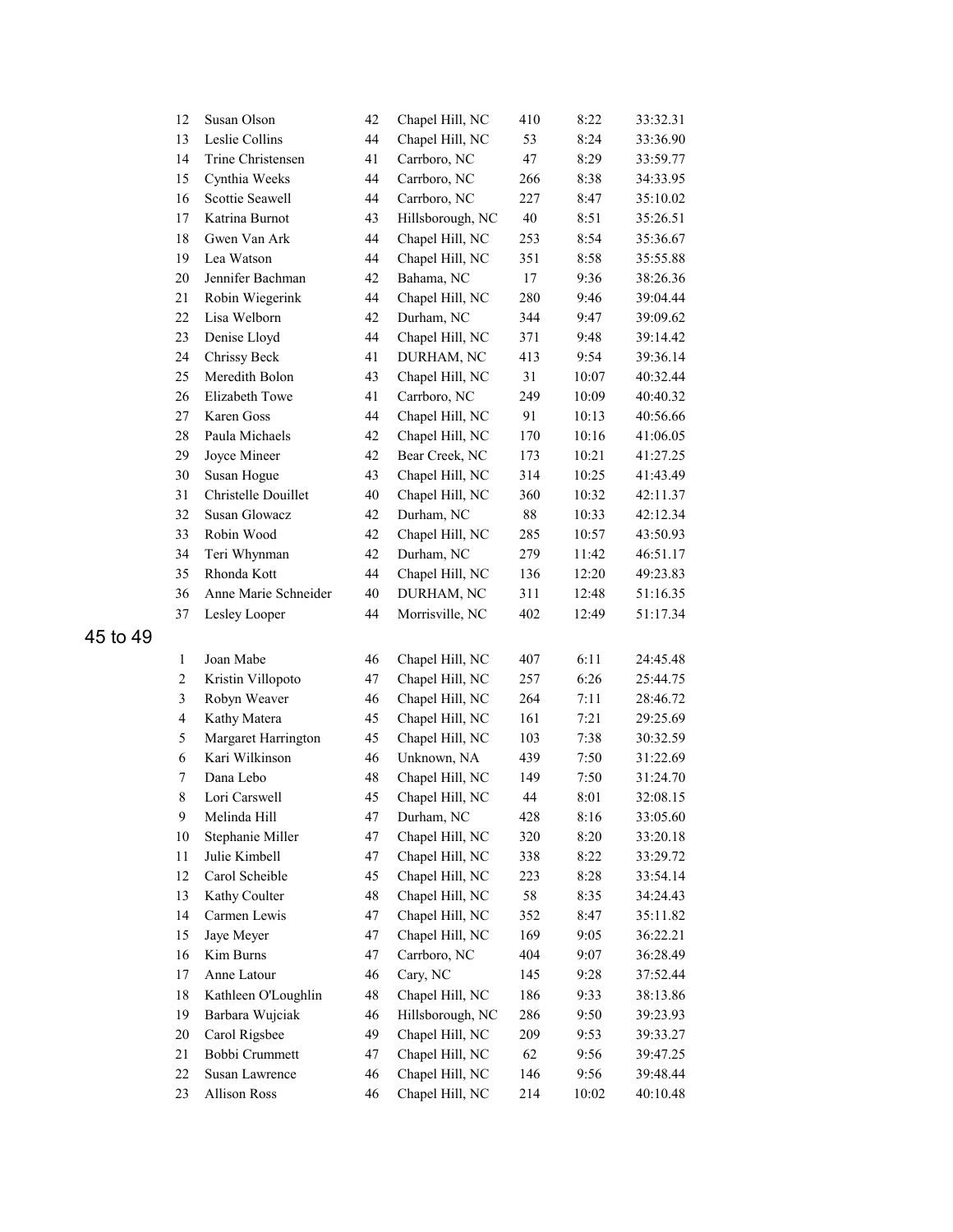|          | 24                      | Shelley Dillon     | 48     | Carrboro, NC       | 357    | 10:31 | 42:06.10   |
|----------|-------------------------|--------------------|--------|--------------------|--------|-------|------------|
|          | 25                      | <b>Beth Guiles</b> | 47     | Chapel Hill, NC    | 99     | 11:33 | 46:12.85   |
|          | 26                      | Cathy Jones        | 47     | Carrboro, NC       | 126    | 11:56 | 47:46.36   |
|          | $27\,$                  | Penny Rodrique     | 46     | Pass Christian, MS | 211    | 12:28 | 49:56.16   |
|          | 28                      | Dawn White         | 46     | Durham, NC         | 275    | 14:32 | 58:09.94   |
|          | 29                      | Irene Sanzare      | 47     | Durham, NC         | 430    | 14:53 | 59:33.21   |
|          | 30                      | Susan Hoerger      | 47     | Chapel Hill, NC    | 110    | 15:02 | 1:00:10.02 |
| 50 to 54 |                         |                    |        |                    |        |       |            |
|          | $\mathbf{1}$            | Ann Brady          | 52     | Mebane, NC         | 37     | 7:30  | 30:00.58   |
|          | $\sqrt{2}$              | Linda Anderson     | 51     | Pittsboro, NC      | 409    | 8:22  | 33:32.83   |
|          | $\mathfrak{Z}$          | Sally Ivins        | 52     | Carrboro, NC       | 122    | 8:40  | 34:43.58   |
|          | $\overline{4}$          | Lisa Soeters       | 52     | Chapel Hill, NC    | 236    | 8:43  | 34:52.97   |
|          | 5                       | Naomi Baron        | 53     | Chapel Hill, NC    | 18     | 8:55  | 35:41.69   |
|          | 6                       | Robin Mullis       | 50     | Carrboro, NC       | 178    | 9:16  | 37:04.88   |
|          | $\tau$                  | Sally Glassbrook   | 50     | Chapel Hill, NC    | 87     | 9:24  | 37:40.77   |
|          | $\,$ 8 $\,$             | Julie Horton       | 52     | Chapel Hill, NC    | 115    | 9:39  | 38:40.19   |
|          | 9                       | Linda Causey       | 50     | Liberty, NC        | 45     | 10:42 | 42:51.58   |
|          | 10                      | Lori Valentine     | 50     | Pittsboro, NC      | 321    | 11:33 | 46:12.67   |
| 55 to 59 |                         |                    |        |                    |        |       |            |
|          | $\mathbf{1}$            | Lena Hollmann      | 57     | Cary, NC           | 112    | 8:30  | 34:02.23   |
|          | $\sqrt{2}$              | Joan Boone         | 55     | Efland, NC         | 34     | 9:10  | 36:42.02   |
|          | 3                       | Nancy Lane         | 57     | Chapel Hill, NC    | 141    | 10:01 | 40:08.38   |
| 60 to 64 |                         |                    |        |                    |        |       |            |
|          |                         |                    |        |                    |        |       |            |
|          | $\mathbf{1}$            | Sheelagh Anderson  | 61     | Chapel Hill, NC    | 15     | 9:06  | 36:27.94   |
|          | $\mathfrak{2}$          | Sarah Whitmore     | 62     | Chapel Hill, NC    | 278    | 9:40  | 38:41.42   |
|          | $\mathfrak{Z}$          | Julie Cupitt       | 60     | DURHAM, NC         | 424    | 9:52  | 39:32.15   |
|          | $\overline{\mathbf{4}}$ | Victoria Bibby     | 62     | Durham, NC         | 23     | 11:56 | 47:47.14   |
|          | 5                       | Sylvia Black       | 61     | Chapel Hill, NC    | 26     | 12:20 | 49:23.89   |
| 65 to 69 |                         |                    |        |                    |        |       |            |
|          |                         |                    |        |                    |        |       |            |
|          | $\,1$                   | Sharon Roggenbuck  | 69     | Hillsborough, NC   | 212    | 9:34  | 38:18.35   |
| 5 to 9   |                         |                    |        |                    |        |       |            |
|          | $\mathbf{1}$            | <b>Blan Hodges</b> | 9      | Hiddenite, NC      | 392    | 7:21  | 29:27.71   |
|          | $\overline{2}$          | Sean Tobin         | 9      | Mebane, NC         | 299    | 9:16  | 37:04.56   |
| 10 to 14 |                         |                    |        |                    |        |       |            |
|          | $\mathbf{1}$            | Eli Rose           | 10     | Chapel Hill, NC    | 213    | 8:09  | 32:39.09   |
|          | $\sqrt{2}$              | Nate Bolon         | $10\,$ | Chapel Hill, NC    | 32     | 8:39  | 34:37.61   |
|          | $\mathfrak{Z}$          | Alex Werden        | 13     | Chapel Hill, NC    | 269    | 9:03  | 36:14.60   |
|          | $\overline{4}$          | Hank Bolon         | 12     | Chapel Hill, NC    | $30\,$ | 9:14  | 36:57.35   |
|          | $\sqrt{5}$              | David Wilke        | 10     | Chapel Hill, NC    | 281    | 9:16  | 37:08.21   |
|          | 6                       | Jay Westdorp       | 14     | Carrboro, NC       | 355    | 9:52  | 39:29.02   |
|          | 7                       | Graham Tobin       | 11     | Mebane, NC         | 300    | 9:53  | 39:35.94   |
| 15 to 19 |                         |                    |        |                    |        |       |            |
|          | $\mathbf{1}$            | Paul Noah          | 15     | Carrboro, NC       | 308    | 6:02  | 24:10.91   |
|          | $\sqrt{2}$              | Isaac Britt        | 15     | Carrboro, NC       | 431    | 6:20  | 25:24.22   |
|          | $\mathfrak{Z}$          | Ben Buck           | 18     | Chapel Hill, NC    | 389    | 6:21  | 25:26.22   |
|          |                         |                    |        |                    |        |       |            |

20 to 24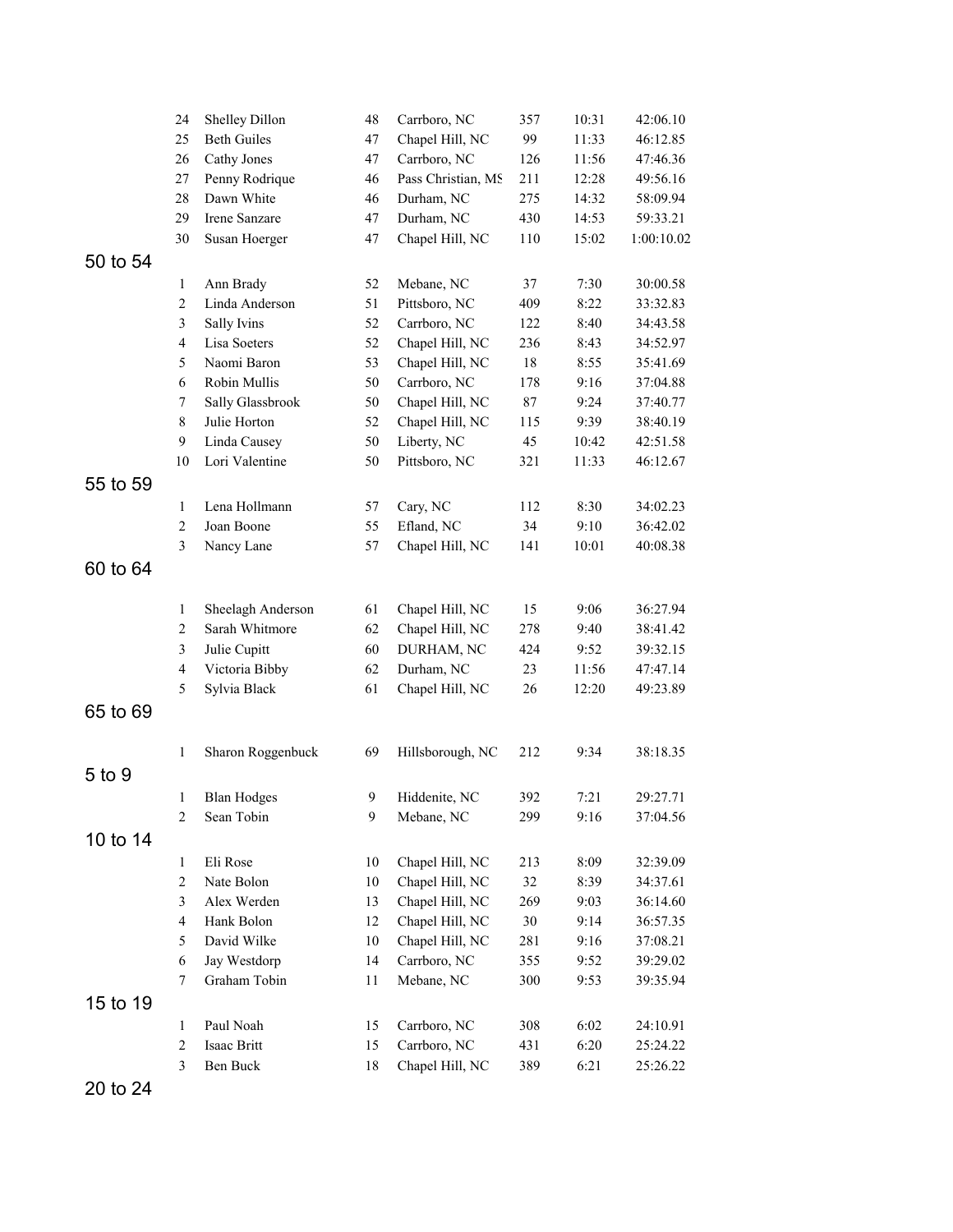|          | $\mathbf{1}$     | Kyle Wolpert                         | 20       | Durham, NC                | 367       | 5:11         | 20:44.07             |
|----------|------------------|--------------------------------------|----------|---------------------------|-----------|--------------|----------------------|
|          | $\boldsymbol{2}$ | <b>Trevor Scobey</b>                 | 21       | Chapel Hill, NC           | 225       | 7:11         | 28:45.20             |
|          | $\mathfrak{Z}$   | Jim Kelly                            | 23       | Chapel Hill, NC           | 130       | 7:56         | 31:44.29             |
|          | $\overline{4}$   | Tim Matson                           | 24       | Astoria, NY               | 164       | 8:08         | 32:33.19             |
|          | 5                | Michael Neuman                       | 24       | Carrboro, NC              | 183       | 8:17         | 33:11.84             |
|          | 6                | Daniel Peterson                      | 23       | Chapel Hill, NC           | 192       | 11:08        | 44:35.33             |
| 25 to 29 |                  |                                      |          |                           |           |              |                      |
|          | $\mathbf{1}$     | Kevin Crosby                         | 26       | Chapel Hill, NC           | 370       | 5:06         | 20:27.84             |
|          | $\boldsymbol{2}$ | James Pearce                         | 28       | DURHAM, NC                | 189       | 5:27         | 21:48.10             |
|          | $\mathfrak{Z}$   | Quincy Allen                         | 29       | Durham, NC                | 334       | 6:03         | 24:15.85             |
|          | $\overline{4}$   | Jovian Sackett                       | 26       | Chapel Hill, NC           | 221       | 6:19         | 25:18.29             |
|          | 5                | <b>MAX SMOLENS</b>                   | 27       | Carrboro, NC              | 235       | 6:37         | 26:31.71             |
|          | $\epsilon$       | Zoro Scooby-Doo                      | 29       | Fayetteville, NC          | 226       | 6:49         | 27:19.04             |
|          | 7                | <b>Brett Hopkins</b>                 | 28       | Chapel Hill, NC           | 414       | 6:57         | 27:49.77             |
|          | $\,$ $\,$        | david carpenter                      | 27       | Durham, NC                | 43        | 7:03         | 28:16.69             |
|          | 9                | Dan Power                            | 25       | Pittsboro, NC             | 198       | 7:09         | 28:36.72             |
|          | 10               | Ryan Fox                             | 29       | Chapel Hill, NC           | 365       | 7:15         | 29:02.32             |
|          | 11               | Mike Hutchinson                      | 29       | Fayetteville, NC          | 435       | 7:24         | 29:36.07             |
|          | 12               | Sean Gregory                         | 27       | Carrboro, NC              | 95        | 8:16         | 33:05.22             |
|          | 13               | Matthew Peters                       | 27       | Durham, NC                | 191       | 8:19         | 33:17.71             |
|          | 14               | john clark jr                        | 29       | wilson, NC                | 48        | 8:21         | 33:27.92             |
|          | 15               | Chad Phillips                        | 29       | Chapel Hill, NC           | 195       | 8:45         | 35:01.97             |
|          | 16               | Nathan Battle                        | 28       | Chapel Hill, NC           | $20\,$    | 9:43         | 38:56.82             |
|          | 17               | Christopher DeSante                  | 25       | Durham, NC                | 66        | 11:10        | 44:41.49             |
|          |                  |                                      |          |                           |           |              |                      |
| 30 to 34 |                  |                                      |          |                           |           |              |                      |
|          | $\mathbf{1}$     | Harsha Thirumurthy                   | 31       | Carrboro, NC              | 354       | 5:23         | 21:32.25             |
|          | $\boldsymbol{2}$ | Mike Tiano                           | 34       | Chapel Hill, NC           |           |              | 24:26.20             |
|          | $\mathfrak{Z}$   | phil ferrara                         | 30       | Chapel Hill, NC           | 332<br>76 | 6:06<br>6:10 | 24:41.47             |
|          | $\overline{4}$   | Chris Bradshaw                       |          | Clayton, NC               | 377       | 6:30         | 26:01.49             |
|          | $\sqrt{5}$       | Jonathan Cordell                     | 32<br>34 | Apex, NC                  | 57        | 6:39         | 26:38.93             |
|          | $\epsilon$       | <b>Timothy Ross</b>                  | 34       | Carrboro, NC              | 215       | 6:44         | 26:58.70             |
|          | $\boldsymbol{7}$ | Matthew Panning                      | 31       | Hillsborough, NC          | 187       | 6:50         | 27:23.16             |
|          | 8                | Derrick Nehrenberl                   | 30       | Chapel Hill, NC           | 400       | 7:05         | 28:22.22             |
|          | 9                |                                      | 33       |                           | 420       |              | 29:05.23             |
|          |                  | James Morris<br>Carl Grace           | 32       | Durham, NC<br>Raleigh, NC | 92        | 7:16<br>7:17 |                      |
|          | 10<br>11         | Evan Trudeau                         | 34       | Chapel Hill, NC           | 250       | 7:18         | 29:12.71<br>29:15.57 |
|          | 12               | Charles Grabowski                    | 33       | Chapel Hill, NC           | 396       | 7:19         |                      |
|          | 13               | Haruhito Horita                      | 30       | DURHAM, NC                | 114       | 7:40         | 29:17.28             |
|          | 14               | Anthony Markham                      | 31       | Sanford, NC               | 158       | 7:45         | 30:41.55<br>31:01.33 |
|          |                  | Harper Gordek                        |          | Durham, NC                | 89        |              |                      |
|          | 15               |                                      | 30       |                           |           | 7:49         | 31:19.22             |
|          | 16               | Andrew Mackay                        | 31       | Durham, NC                | 397       | 7:51         | 31:27.06             |
|          | 17               | Jeff Puckett                         | 31       | Durham, NC                | 202       | 8:15         | 33:01.38             |
|          | 18               | <b>Timothy Young</b>                 | 31       | Durham, NC                | 289       | 8:23         | 33:35.09             |
|          | 19               | Richard Harris                       | 34       | Chapel Hill, NC           | 104       | 8:33         | 34:14.53             |
|          | 20               | Chad Austin                          | 34       | Raleigh, NC               | 373       | 8:41         | 34:47.79             |
|          | 21<br>22         | <b>BILL BARRY</b><br>William Stevens | 33<br>33 | Chapel Hill, NC           | 19        | 8:42         | 34:50.10             |
|          | 23               | Eric Clemente                        | 32       | Chapel Hill, NC           | 239       | 8:42         | 34:50.21             |
|          | 24               | Sandro Gisle                         |          | RALEIGH, NC               | $50\,$    | 8:48         | 35:12.47             |
|          |                  |                                      | 34       | RALEIGH, NC               | 411       | 9:05         | 36:21.30             |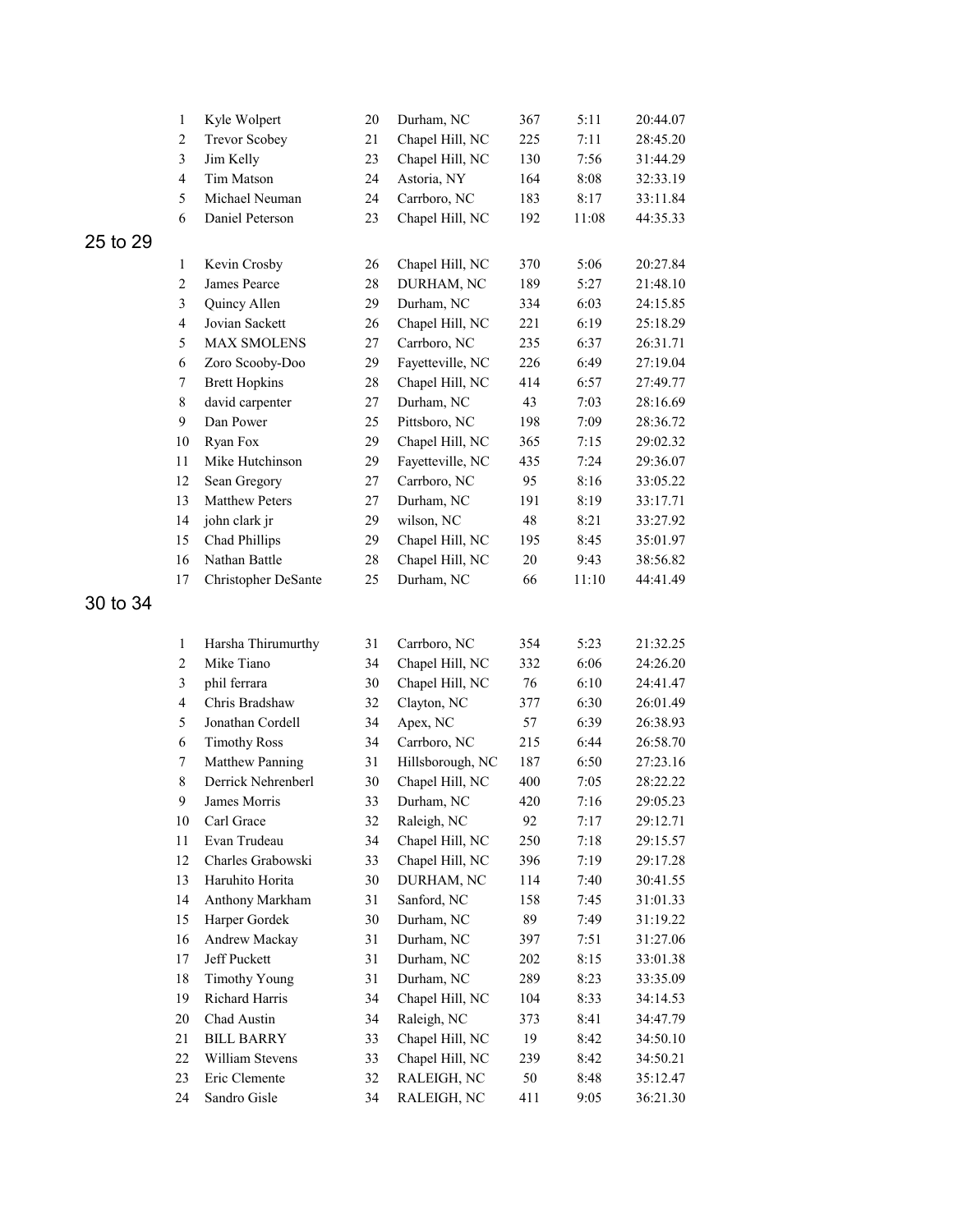|          | 25             | Adam White            | 32     | Durham, NC        | 273    | 9:14  | 36:57.84 |
|----------|----------------|-----------------------|--------|-------------------|--------|-------|----------|
|          | 26             | <b>Buck Cooper</b>    | 31     | Chapel Hill, NC   | 324    | 9:20  | 37:24.11 |
|          | $27\,$         | Gabe Byars            | 32     | DURHAM, NC        | 41     | 9:33  | 38:13.74 |
|          | $28\,$         | Tony Hughes           | 33     | DURHAM, NC        | 401    | 9:37  | 38:32.80 |
|          | 29             | Thomas Merrigan       | 32     | Durham, NC        | 168    | 9:55  | 39:43.85 |
|          | 30             | Ryan Trump            | 34     | Durham, NC        | 251    | 9:57  | 39:49.56 |
|          | 31             | zeph sharp            | 31     | Durham, NC        | 229    | 10:20 | 41:20.43 |
|          | 32             | Jeremy Roy            | 34     | Carrboro, NC      | 218    | 13:50 | 55:20.65 |
| 35 to 39 |                |                       |        |                   |        |       |          |
|          | $\mathbf{1}$   | David Dunson          | 35     | Chapel Hill, NC   | 71     | 5:53  | 23:32.13 |
|          | $\overline{c}$ | Liam O'Fallon         | 38     | Durham, NC        | 406    | 6:17  | 25:12.44 |
|          | 3              | Marc Desormeau        | 38     | Chapel Hill, NC   | 67     | 6:20  | 25:22.13 |
|          | $\overline{4}$ | <b>Steve Guest</b>    | 36     | Chapel Hill, NC   | 98     | 6:23  | 25:33.63 |
|          | 5              | Eric Hirsch           | 38     | Hillsborough, NC  | 331    | 6:43  | 26:54.33 |
|          | 6              | Jim Molnar            | 36     | Cary, NC          | 418    | 6:55  | 27:41.87 |
|          | 7              | Domenic Tiani         | 38     | Hillsborough, NC  | 247    | 7:04  | 28:18.70 |
|          | $\,$ 8 $\,$    | David Walbert         | 36     | DURHAM, NC        | 259    | 7:12  | 28:48.71 |
|          | 9              | Jim Brown             | 36     | Durham, NC        | 38     | 7:18  | 29:13.88 |
|          | 10             | Eric Fish             | 35     | Carrboro, NC      | $77\,$ | 7:19  | 29:17.52 |
|          | 11             | Kevin Biese           | 35     | Chapel Hill, NC   | 24     | 7:25  | 29:40.14 |
|          | 12             | Ken Poss              | 37     | Chapel Hill, NC   | 197    | 7:27  | 29:51.83 |
|          | 13             | Rich Mason            | 35     | CARY, NC          | 333    | 7:32  | 30:10.72 |
|          | 14             | <b>Todd Grooms</b>    | 35     | Hillsborough, NC  | 97     | 7:37  | 30:29.28 |
|          | 15             | Mark Weaver           | 39     | Chapel Hill, NC   | 263    | 7:37  | 30:30.46 |
|          | 16             | Jay Campbell          | 38     | Chapel Hill, NC   | 42     | 8:07  | 32:29.20 |
|          | 17             | <b>Grant Harvey</b>   | 37     | Durham, NC        | 107    | 8:27  | 33:51.05 |
|          | 18             | John Cox              | 38     | <b>GRAHAM, NC</b> | 60     | 8:34  | 34:18.99 |
|          | 19             | Dan White             | 36     | Mebane, NC        | 274    | 8:56  | 35:47.08 |
|          | 20             | Shawn Sullivan        | 37     | Chapel Hill, NC   | 242    | 9:38  | 38:35.37 |
|          | 21             | Matt Smitz            | 35     | Pittsboro, NC     | 234    | 9:41  | 38:44.68 |
|          | 22             | Garland Grant         | 37     | Durham, NC        | 93     | 9:41  | 38:45.27 |
|          | 23             | Chris Limerick        | 38     | Chapel Hill, NC   | 298    | 9:52  | 39:30.02 |
|          | 24             | David Berkoff         | 38     | Chapel Hill, NC   | 294    | 9:59  | 39:58.57 |
|          | 25             | William Zuercher      | 37     | DURHAM, NC        | 417    | 9:59  | 39:58.93 |
|          | 26             | <b>Austin Rose</b>    | 38     | Chapel Hill, NC   | 422    | 11:45 | 47:00.40 |
|          | 27             | Patric Lane           | 37     | Carrboro, NC      | 142    | 12:58 | 51:54.58 |
| 40 to 44 |                |                       |        |                   |        |       |          |
|          | 1              | <b>Barton Bechard</b> | 43     | DURHAM, NC        | 22     | 6:22  | 25:29.00 |
|          | $\overline{2}$ | <b>Brian Suvick</b>   | 42     | Unknown, NA       | 244    | 6:39  | 26:39.60 |
|          | $\mathfrak{Z}$ | David Drewry          | 44     | DURHAM, NC        | 363    | 6:42  | 26:50.11 |
|          | $\overline{4}$ | warwick ames          | $40\,$ | Chapel Hill, NC   | 13     | 6:45  | 27:03.43 |
|          | 5              | Glenn Gay             | 42     | Raleigh, NC       | 382    | 6:53  | 27:33.01 |
|          | 6              | Tom Hughes            | 43     | Durham, NC        | 118    | 6:58  | 27:53.73 |
|          | $\tau$         | Todd Bolon            | 42     | Chapel Hill, NC   | 33     | 6:59  | 27:56.49 |
|          | 8              | <b>Stewart Collis</b> | 40     | Carrboro, NC      | 342    | 7:00  | 28:01.77 |
|          | 9              | Robert Crabill        | 42     | Chapel Hill, NC   | 408    | 7:10  | 28:40.93 |
|          | 10             | Ian Welsby            | 43     | Chapel Hill, NC   | 290    | 7:10  | 28:43.86 |
|          | 11             | David Kaminski        | 44     | Carrboro, NC      | 129    | 7:17  | 29:11.06 |
|          | 12             | Scott Michaels        | $40\,$ | Durham, NC        | 171    | 7:20  | 29:22.10 |
|          | 13             | Dave Ramirez          | 43     | Hillsborough, NC  | 205    | 7:26  | 29:47.43 |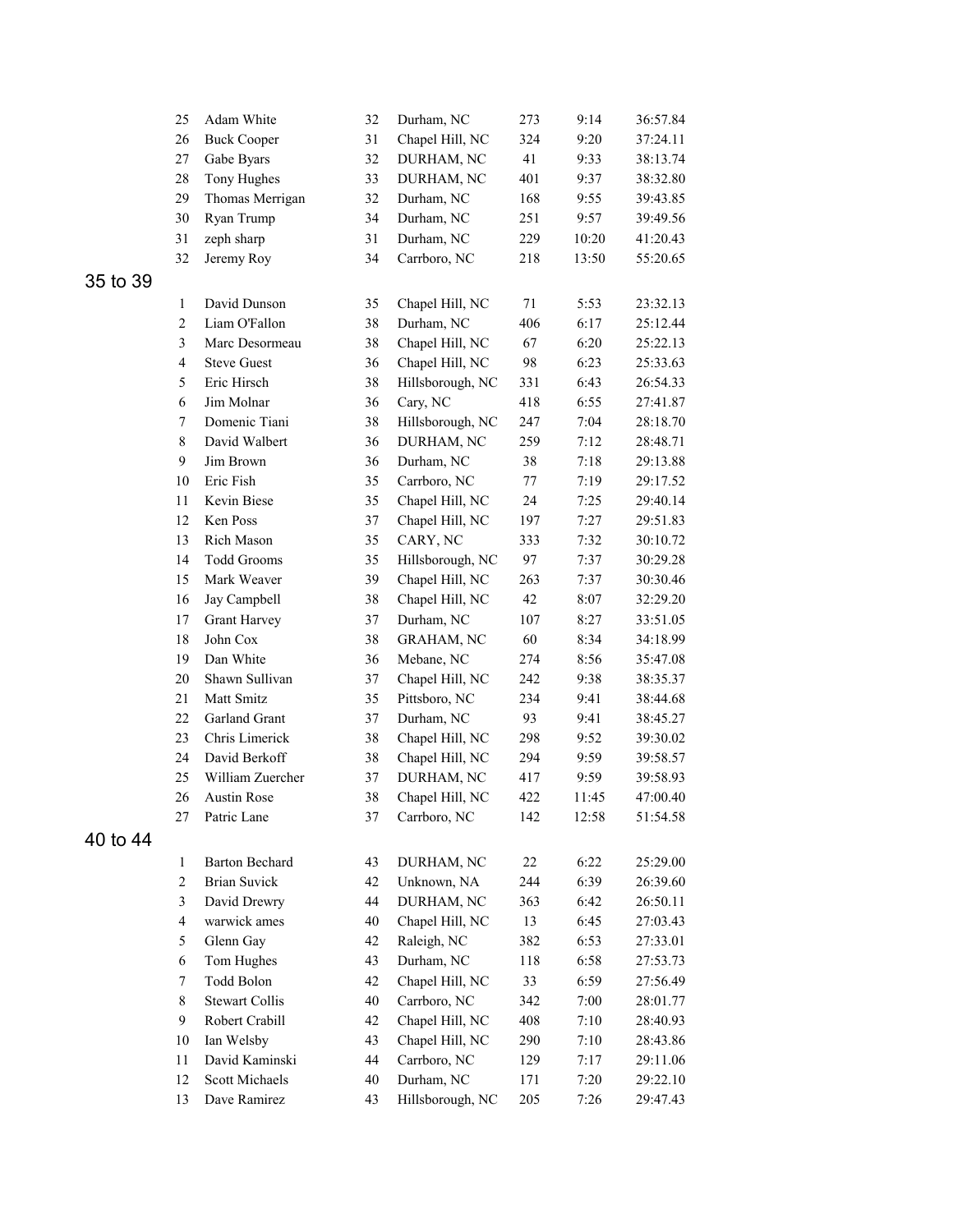|          | 14                      | Kevin Weeks                 | 44       | Carrboro, NC         | 268 | 7:27  | 29:49.96 |
|----------|-------------------------|-----------------------------|----------|----------------------|-----|-------|----------|
|          | 15                      | Paul Runkle                 | 43       | Chapel Hill, NC      | 219 | 7:29  | 29:57.08 |
|          | 16                      | Robert Flanagan             | 41       | Chapel Hill, NC      | 412 | 7:47  | 31:12.33 |
|          | 17                      | <b>Christopher Clemmons</b> | $40\,$   | Chapel Hill, NC      | 51  | 7:53  | 31:34.99 |
|          | 18                      | Jeffery Allen               | 42       | Hillsborough, NC     | 11  | 7:57  | 31:48.08 |
|          | 19                      | Andrew Werden               | 41       | Chapel Hill, NC      | 270 | 7:57  | 31:50.16 |
|          | $20\,$                  | Scott McLeod                | 42       | Durham, NC           | 379 | 7:59  | 31:57.41 |
|          | 21                      | Mark Mehaffey               | 42       | Saxapahaw, NC        | 317 | 8:01  | 32:05.69 |
|          | 22                      | Don Anthony                 | 41       | Durham, NC           | 16  | 8:04  | 32:19.70 |
|          | 23                      | <b>Brian Beatty</b>         | 44       | Hillsborough, NC     | 21  | 8:07  | 32:31.70 |
|          | 24                      | Chris Tobin                 | 43       | Mebane, NC           | 301 | 8:11  | 32:45.69 |
|          | 25                      | John Walker                 | $40\,$   | Pittsboro, NC        | 260 | 8:29  | 33:58.19 |
|          | 26                      | Tom Gillaspy                | 43       | Raleigh, NC          | 85  | 8:51  | 35:26.47 |
|          | $27\,$                  | Kurt Pedersen               | 42       | Chapel Hill, NC      | 364 | 8:59  | 35:59.68 |
|          | $28\,$                  | joe dehart                  | 41       | CARY, NC             | 65  | 9:05  | 36:21.00 |
|          | 29                      | Jeff Welch                  | 42       | Chapel Hill, NC      | 437 | 9:05  | 36:22.97 |
|          | 30                      | Mike Mineer                 | $40\,$   | Bear Creek, NC       | 174 | 9:15  | 37:00.96 |
|          | 31                      | Russell Errett              | 42       | Pittsboro, NC        | 74  | 9:49  | 39:17.58 |
|          | 32                      | Robert Schneider            | $40\,$   | DURHAM, NC           | 310 | 10:18 | 41:16.26 |
|          | 33                      | Joseph Pardington           | 44       | Chapel Hill, NC      | 188 | 11:47 | 47:09.31 |
|          | 34                      | David Zureidiuger           | 41       | Carrboro, NC         | 376 | 11:55 | 47:43.57 |
| 45 to 49 |                         |                             |          |                      |     |       |          |
|          |                         | John Hinton                 |          |                      |     |       |          |
|          | $\mathbf{1}$            | Jim Smith                   | 46<br>45 | Chapel Hill, NC      | 358 | 5:44  | 22:58.95 |
|          | $\mathbf{2}$            |                             |          | Chapel Hill, NC      | 233 | 5:50  | 23:22.60 |
|          | 3                       | Bernard Prabucki            | 46       | Carrboro, NC         | 200 | 5:55  | 23:43.36 |
|          | $\overline{\mathbf{4}}$ | Jeffrey Wilcox              | 45       | DURHAM, NC           | 425 | 6:14  | 24:56.12 |
|          | 5                       | Jeff Spencer                | 45       | Chapel Hill, NC      | 366 | 6:14  | 24:56.59 |
|          | 6                       | Wayne McLeod                | 48       | Chapel Hill, NC      | 369 | 6:17  | 25:09.94 |
|          | 7                       | Robert Kern                 | 45       | Chapel Hill, NC      | 326 | 6:35  | 26:24.98 |
|          | $\,8\,$                 | Greg Herman-Giddens         | 46       | Chapel Hill, NC      | 108 | 6:58  | 27:54.32 |
|          | 9                       | Bob MacKinnon               | 47       | Chapel Hill, NC      | 303 | 7:02  | 28:10.96 |
|          | $10\,$                  | Daniel Anderson             | 46       | Chapel Hill, NC      | 328 | 7:06  | 28:27.74 |
|          | 11                      | Tom Hoerger                 | 49       | Chapel Hill, NC      | 111 | 7:07  | 28:29.90 |
|          | 12                      | Terry Noah                  | 48       | Carrboro, NC         | 307 | 7:11  | 28:44.21 |
|          | 13                      | Ken Taylor                  | 45       | Chapel Hill, NC      | 246 | 7:11  | 28:46.27 |
|          | 14                      | Douglas Williams            | 49       | Saxapahaw, NC        | 316 | 7:32  | 30:10.21 |
|          | 15                      | Mike Armstrong              | 48       | Chapel Hill, NC      | 387 | 7:43  | 30:53.11 |
|          | 16                      | Gary Walker                 | 47       | <b>BURLINGTON, N</b> | 319 | 7:45  | 31:02.33 |
|          | 17                      | <b>Bill Whitley</b>         | 47       | Chapel Hill, NC      | 276 | 7:47  | 31:09.92 |
|          | 18                      | <b>Charles Goss</b>         | 45       | Chapel Hill, NC      | 90  | 7:58  | 31:54.77 |
|          | 19                      | Paul Frellick               | 48       | Chapel Hill, NC      | 79  | 8:07  | 32:30.66 |
|          | 20                      | Jeff Greene                 | 45       | DURHAM, NC           | 94  | 8:08  | 32:35.29 |
|          | 21                      | Peter Diaferia              | 47       | Chapel Hill, NC      | 438 | 8:17  | 33:10.80 |
|          | 22                      | Fred Lehmann                | 46       | Chapel Hill, NC      | 434 | 8:17  | 33:11.32 |
|          | 23                      | Ned Neeley                  | 48       | DURHAM, NC           | 312 | 8:18  | 33:12.67 |
|          | 24                      | Mark Coulter                | 49       | Chapel Hill, NC      | 59  | 8:29  | 33:58.17 |
|          | 25                      | <b>BOB MCINTYRE</b>         | 49       | Chapel Hill, NC      | 340 | 8:39  | 34:38.98 |
|          | 26                      | Nathan Wilke                | 46       | Chapel Hill, NC      | 282 | 8:44  | 34:58.03 |
|          | $27\,$                  | John Duffy                  | 48       | Chapel Hill, NC      | 330 | 8:55  | 35:42.43 |
|          | 28                      | Randy Mullis                | 48       | Carrboro, NC         | 177 | 9:16  | 37:04.80 |